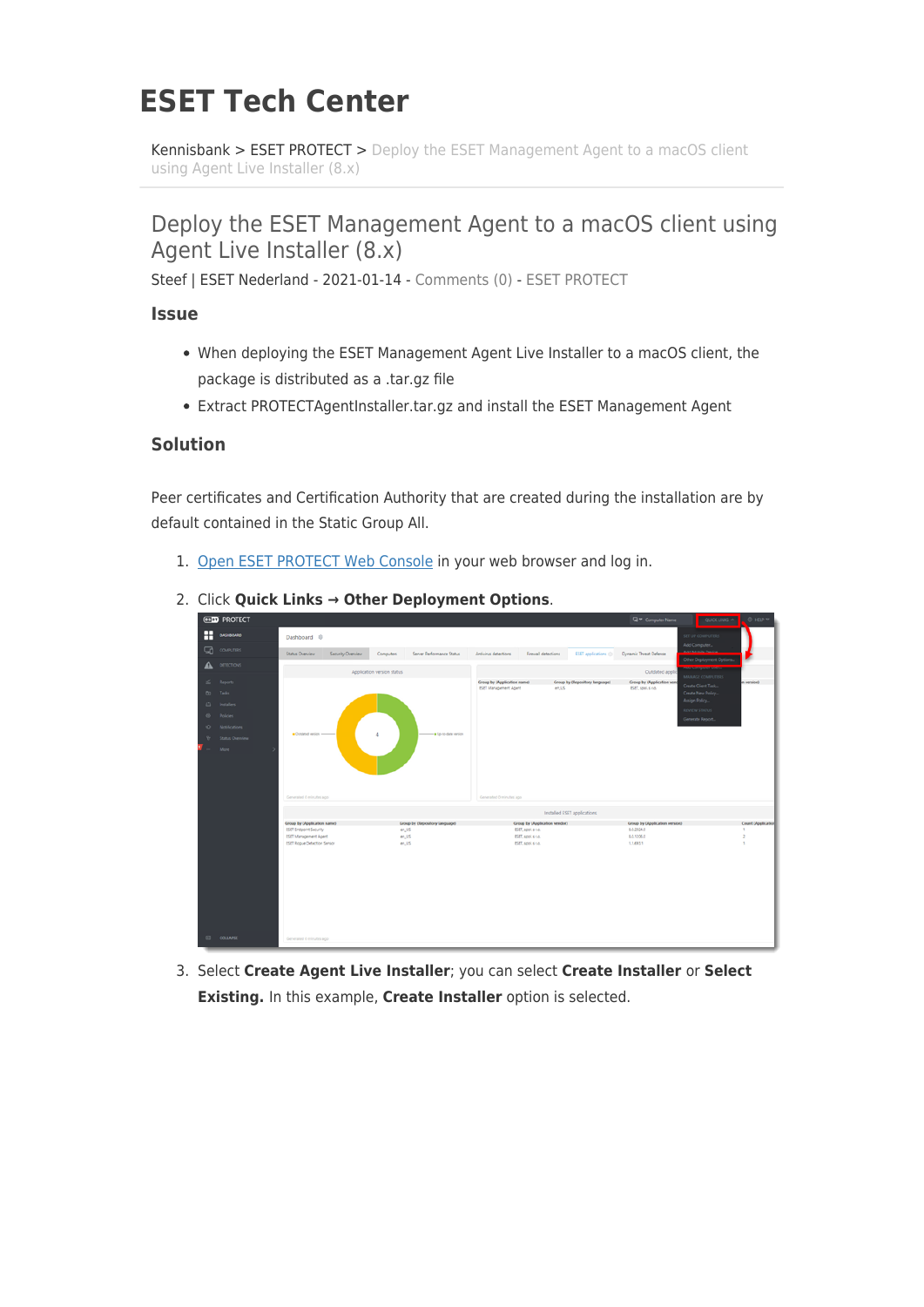| <b>Deploy Agent</b>                                                                                                                                                                                                                                                                   |                                                                                                                                                                                                                           |
|---------------------------------------------------------------------------------------------------------------------------------------------------------------------------------------------------------------------------------------------------------------------------------------|---------------------------------------------------------------------------------------------------------------------------------------------------------------------------------------------------------------------------|
| your network.                                                                                                                                                                                                                                                                         | Agent connects computers to ESET PROTECT and allows you to manage them remotely. Select the deployment method appropriate for                                                                                             |
| <b>LOCAL DEPLOYMENT</b><br>Create All-in-one Installer (Windows only)<br><b>Create Agent Live Installer</b><br>Download Agent from ESET website<br><b>REMOTE DEPLOYMENT</b><br>Use GPO or SCCM for deployment<br>Server Task Agent installation<br>Use the standalone Deployment Tool | <b>Create Agent Live Installer</b><br>Download a preconfigured Agent Live Installer and distribute it<br>via email or removable media (USB, CD or other). Learn more<br><b>CREATE INSTALLER</b><br><b>SELECT EXISTING</b> |
|                                                                                                                                                                                                                                                                                       | CANCEL                                                                                                                                                                                                                    |

- 4. Deselect the check box **Participate in product improvement program** if you do not agree to send crash reports and telemetry data to ESET. If the check box is left selected, telemetry data and crash reports will be sent to ESET. Click **Configuration** where you can change the **Name** for the Agent Live Installer, change **Server Hostname** (optional) and select **Parent group** where the computer will be contained after the installation (optional).
- 5. Click **Finish**.

|                                    | <b>GSOD</b> PROTECT            |                                   | Q <sup>or</sup> Computer Name                                                                              |
|------------------------------------|--------------------------------|-----------------------------------|------------------------------------------------------------------------------------------------------------|
| Æ                                  | <b>DASHBOARD</b>               | <b>Agent Live Installers</b>      |                                                                                                            |
| 급                                  | <b>COMPUTERS</b>               | Dashboard > Agent Live Installers |                                                                                                            |
|                                    | DETECTIONS                     | Certificate                       | Name                                                                                                       |
| s.                                 | <b>Reports</b>                 | Configuration                     | Agent Live Installer                                                                                       |
| DO                                 | Tasks                          |                                   | Description                                                                                                |
| $\qquad \qquad \Box$<br>$^{\circ}$ | Installers<br><b>Policies</b>  |                                   |                                                                                                            |
| o.                                 | Notifications                  |                                   | Tags<br>Select tags                                                                                        |
| v.<br><b>STATE</b>                 | <b>Status Overview</b><br>More |                                   | Agent configuration (optional)                                                                             |
|                                    |                                |                                   | Select                                                                                                     |
|                                    |                                |                                   | Server hostname (optional)                                                                                 |
|                                    |                                |                                   | Fill server's hostname as seen from client. When blank, server's hostname as seen from server will be used |
|                                    |                                |                                   | Port<br><b>Side</b>                                                                                        |
|                                    |                                |                                   | Parent group (optional)                                                                                    |
|                                    |                                |                                   | Select                                                                                                     |
|                                    |                                |                                   | NEW STATIC GROUP<br><b>HTTP</b> proxy settings                                                             |
|                                    |                                |                                   | Enable HTTP proxy settings                                                                                 |
|                                    |                                |                                   |                                                                                                            |
|                                    | EI COLLAPSE                    |                                   | <b>BACK</b><br>CONTINUE<br><b>CANCEL</b><br><b>FINISH</b>                                                  |

6. Click **Download** under **Agent Installer for Mac**. Make note of the file's saved location.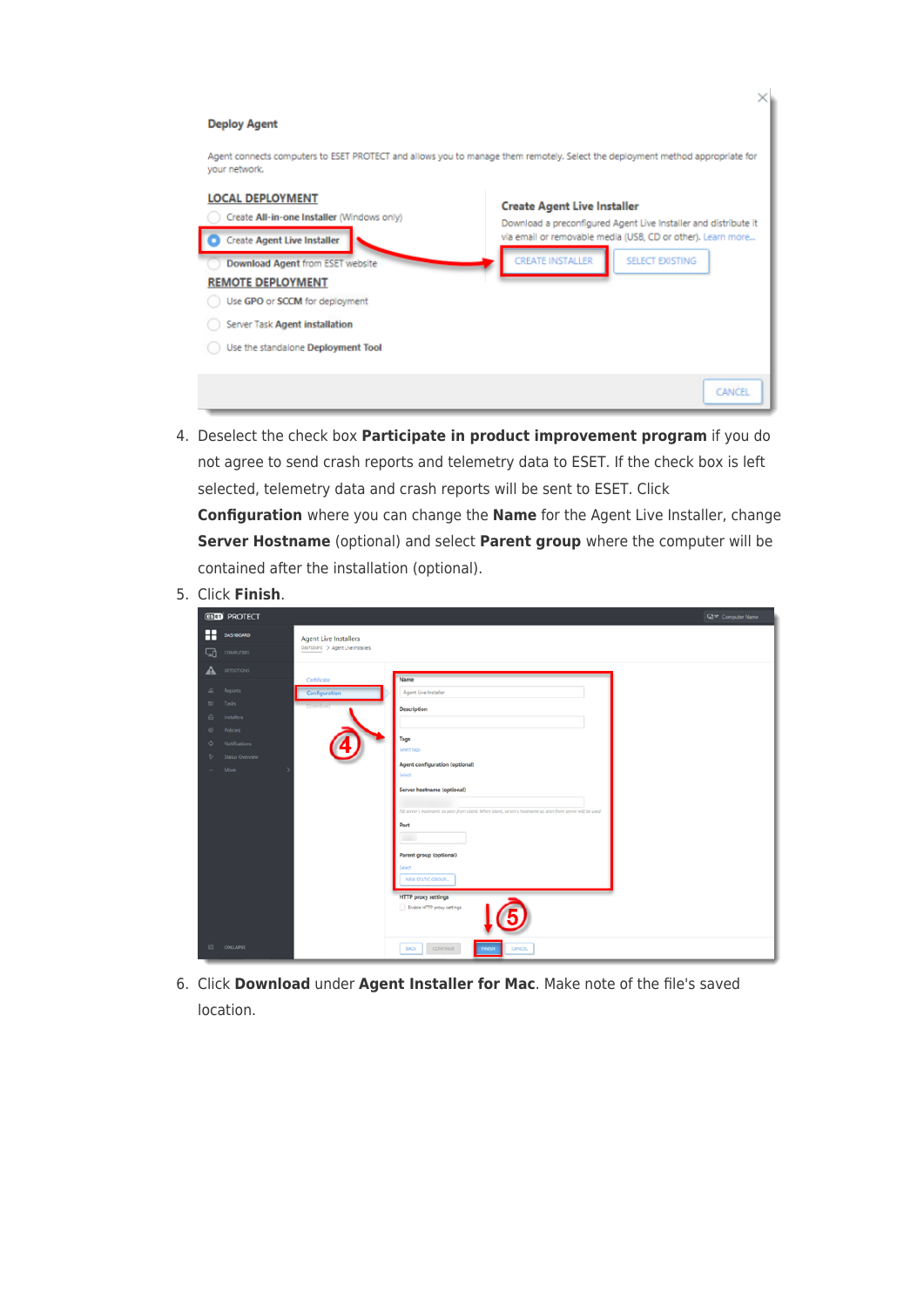|                                                                                        | <b>GSOD</b> PROTECT                                                                           | □ Computer Name                                                                                                                                                                                   |  |
|----------------------------------------------------------------------------------------|-----------------------------------------------------------------------------------------------|---------------------------------------------------------------------------------------------------------------------------------------------------------------------------------------------------|--|
| ⊞                                                                                      | DASHBOARD                                                                                     | <b>Agent Live Installers</b>                                                                                                                                                                      |  |
| ⊡                                                                                      | <b>COMPUTERS</b>                                                                              | Dashboard > Agent Live Installers                                                                                                                                                                 |  |
| A                                                                                      | <b>DETECTIONS</b>                                                                             | Certificate                                                                                                                                                                                       |  |
| s.<br>$\mathbb{D}$<br>$\qquad \qquad \Box$<br>$\circledcirc$<br>$\circ$<br>v<br>$\sim$ | Reports<br>Tasks<br>Installers<br>Policies<br>Notifications<br><b>Status Overview</b><br>More | <b>Packages to download</b><br>Configuration<br><b>Agent installer for Windows</b><br>Download<br>Download<br>Agent installer for Linux<br>Download<br><b>Agent installer for Mac</b><br>Download |  |
| $\boxdot$                                                                              | COLLAPSE                                                                                      | <b>BACK</b><br>CONTINUE<br><b>FINISH</b><br>CLOSE                                                                                                                                                 |  |
|                                                                                        |                                                                                               |                                                                                                                                                                                                   |  |

- 7. Distribute the Live Installer file to your Apple client using email, a shared network folder, or whatever means you choose. Download the file to the Desktop on your client.
- 8. After you have downloaded the file to the client, double-click **PROTECTAgentinstaller.tar.gz** to extract the file. **PROTECTAgentinstaller.sh** will be extracted to your Desktop.

| 9. Click $Go \rightarrow$ Utilities and then double-click Terminal to open a new Terminal |  |  |  |
|-------------------------------------------------------------------------------------------|--|--|--|
| window.                                                                                   |  |  |  |

| .                           | <b>Utilities</b><br>✓                      | $rac{1}{\sqrt{1000}}$ $\vee$<br>≌ ≎<br>rΠ | Q<br>$(\cdots) \vee$ |
|-----------------------------|--------------------------------------------|-------------------------------------------|----------------------|
|                             |                                            |                                           |                      |
| Favorites                   | Name                                       | Date Modified<br>$\mathcal{N}_\mathrm{L}$ | Size<br>Kind         |
| $\overline{A}$ Applications | MI Audio MIDI Setup                        | Jan 1, 2020 at 12:00 AM                   | 10.1 MB<br>Appli     |
| Downloads<br>$\circledast$  | <b>Bluetooth File Exchange</b>             | Jan 1, 2020 at 12:00 AM                   | 3.1 MB<br>Appli      |
|                             | Boot Camp Assistant                        | Jan 1, 2020 at 12:00 AM                   | 5.6 MB<br>Appli      |
| <b>Documents</b>            | <b>ColorSync Utility</b>                   | Jan 1, 2020 at 12:00 AM                   | 6.7 MB<br>Appli      |
| Recents<br>Θ                | <b>Console</b>                             | Jan 1, 2020 at 12:00 AM                   | 2.7 MB<br>Appli      |
| Desktop                     | Digital Color Meter                        | Jan 1, 2020 at 12:00 AM                   | 1.5 MB<br>Appli      |
|                             | <b>Disk Utility</b>                        | Jan 1, 2020 at 12:00 AM                   | 8.4 MB<br>Appl       |
| AirDrop<br>ത                | <b>D</b> Feedback Assistant                | Nov 11, 2020 at 12:28 PM                  | 64 bytes<br>Alias    |
| $\bigcap$ eset              | Grapher                                    | Jan 1, 2020 at 12:00 AM                   | 13.3 MB<br>Appli     |
|                             | <b>Keychain Access</b>                     | Jan 1, 2020 at 12:00 AM                   | 5.8 MB<br>Appli      |
| Locations                   | <b>Migration Assistant</b>                 | Jan 1, 2020 at 12:00 AM                   | 1.4 MB<br>Appli      |
| $\Box$ MBP-touch            | Screenshot                                 | Jan 1, 2020 at 12:00 AM                   | 479 KB<br>Appli      |
|                             | <b>Script Editor</b>                       | Jan 1, 2020 at 12:00 AM                   | 3.3 MB<br>Appli      |
| PatriotU ≜<br>$\mapsto$     | System Information                         | Jan 1, 2020 at 12:00 AM                   | 107.3 MB<br>Appli    |
| Network<br>GB               | <b>Terminal</b>                            | Jan 1, 2020 at 12:00 AM                   | 10.7 MB<br>Appl      |
|                             | <b>30</b> VoiceOver Utility                | Jan 1, 2020 at 12:00 AM                   | 15.9 MB<br>Appli     |
| Tags                        |                                            |                                           |                      |
| <b>Blue</b>                 | Macintosh HD > Applications > NU Utilities |                                           |                      |

- 10. In your new Terminal window, enter the following commands:
	- 1. cd Desktop
	- 2. bash PROTECTAgentinstaller.sh